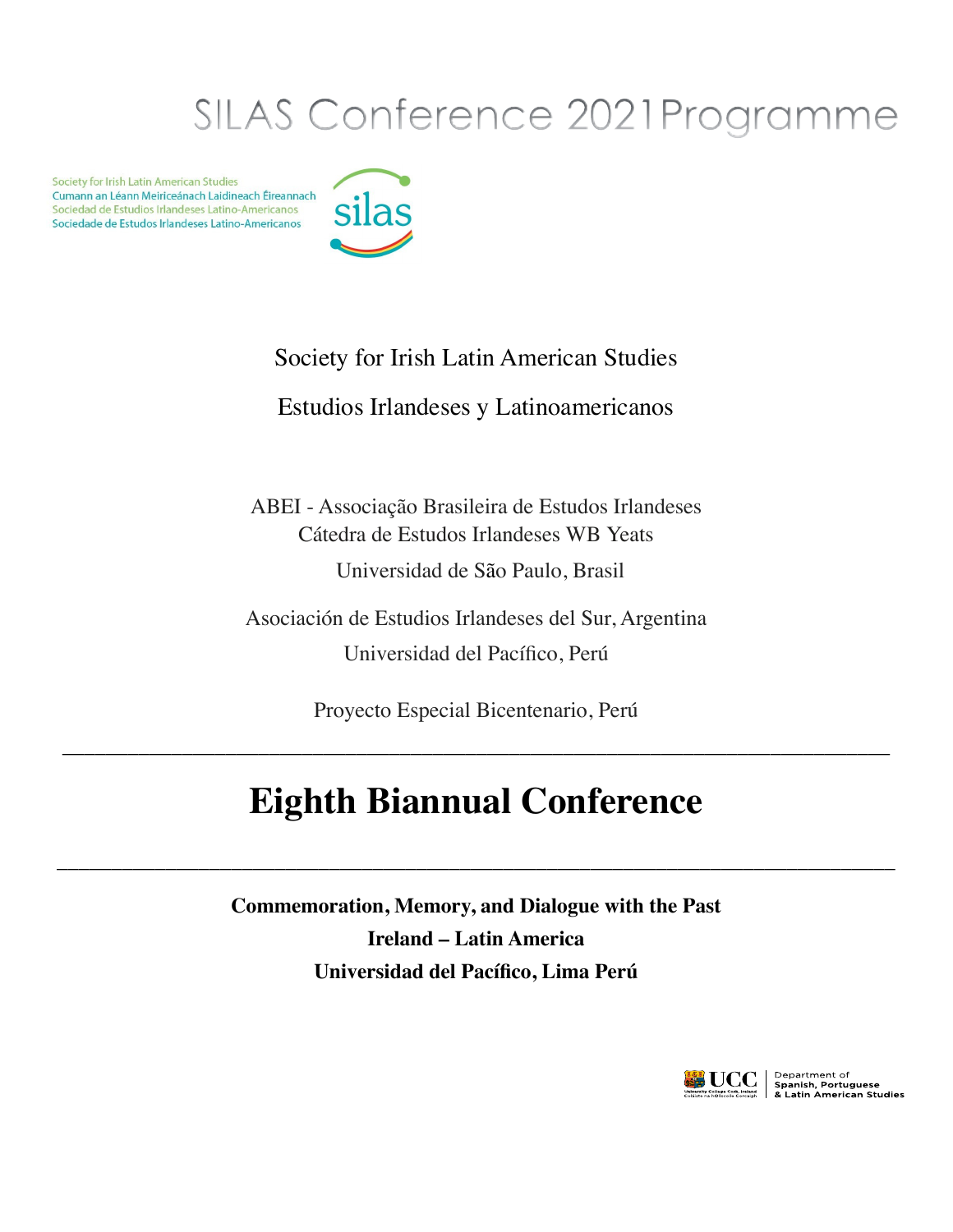

#### Ambasáid na hÉireann **Embassy of Ireland**

Asociación de Estudios

Jniversidade de São Paulo

Irlandeses del Sur

AEIS



## Lebanon Valley College

**Organizing Committee** *Chairs:* **Gabriela McEvoy (Lebanon Valley College, United States) Martín Monsalve (Universidad del Pacífico, Lima, Perú)**

**Margaret Brehony (SILAS President) Mariana Bolfarine (President of ABEI / UFR, Brazil) Justin Harman (President of Asociación de Estudios Irlandeses del Sur, Argentina) Laura Zuntini Izarra (W.B. Yeats Chair/USP, Brazil)**

**María Graciela Eliggi (Universidad Nacional de La Pampa, Argentina) Nuala Finnegan (University College Cork, Ireland) Giselle González (Concordia University, Canada) Clíona Murphy (California State University Bakersfield, United States)**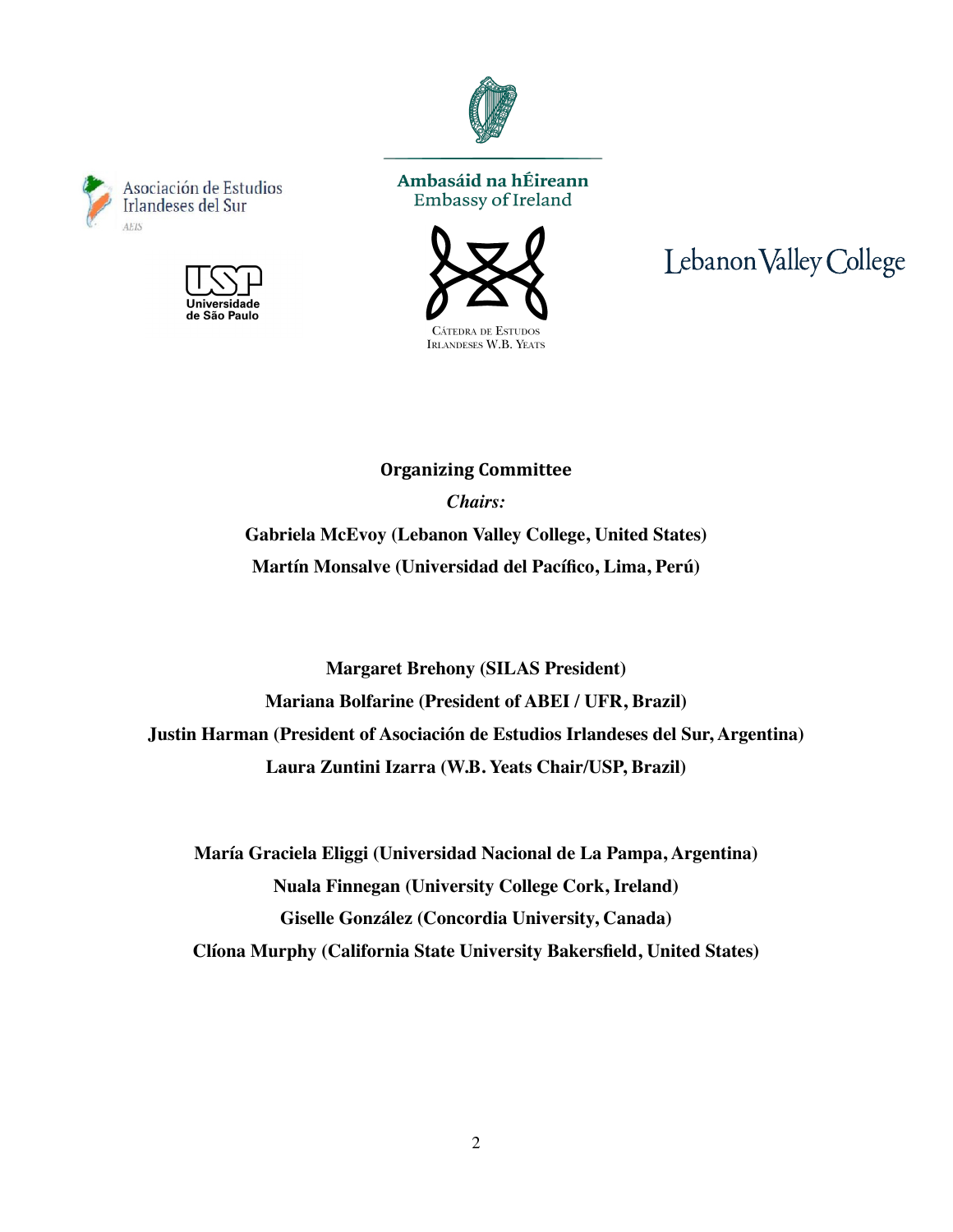#### **Commemoration, Memory, and Dialogue with the Past**

#### **Ireland – Latin America**

Desires and aspirations for independence from Imperial rulers and the fight against colonial systems are ideas and dreams that were common to Ireland and Latin America. Revolutionary movements arose against Spanish, British, and Portuguese colonialism. 2021 is a significant year for Peru, Mexico, Central America (Costa Rica, El Salvador, Guatemala, Honduras, Nicaragua, and Panama) as they commemorate their national independence bicentennials. Likewise, the decade 2012-2022 is the Decade of Centenaries marking historical events in the formation of modern Ireland. This conference seeks to create a space for discussion and an exchange of ideas about the meaning of the making of a nation with regards to Ireland and these countries. The challenges involved in both nation-building and the documenting of that process will receive attention, and the conference is interested in analyses of cultural responses to nation-building in the form of press and media coverage, writing, art or any form or popular culture including song.

The conference will also explore the many transnational dialogues between Ireland and Latin America over the process of nation-building and independence and the reception of these ideas. Finally, the conference is open to scholarly investigations of the multiple commemoration processes of independence and revolution in both Ireland and Latin America as a way of opening fruitful comparative pathways.

The conference would like to bring together scholars from across disciplines who are interested in connections between Ireland, Latin America, the Caribbean, and the Iberian Peninsula. We invite individual proposals for twenty-minute presentations (papers/posters) or for panels of three people exploring a similar theme.

#### **The following themes are suggested**

| Historical Memory and its Social Function                   | Gendered Narratives of Independence      |
|-------------------------------------------------------------|------------------------------------------|
| "Invention of Tradition"                                    | Reproducing the Nation                   |
| <b>Constructions of Nationalism</b>                         | <b>Biographical Writings</b>             |
| Comparative Colonialisms and Decolonization                 | Letters and Diaries                      |
| Migrations, Mobility, Place, Identity                       | Music, Film, Literature                  |
| <b>Transnational Solidarities in Independence Processes</b> | <b>Cultural and Textual Translations</b> |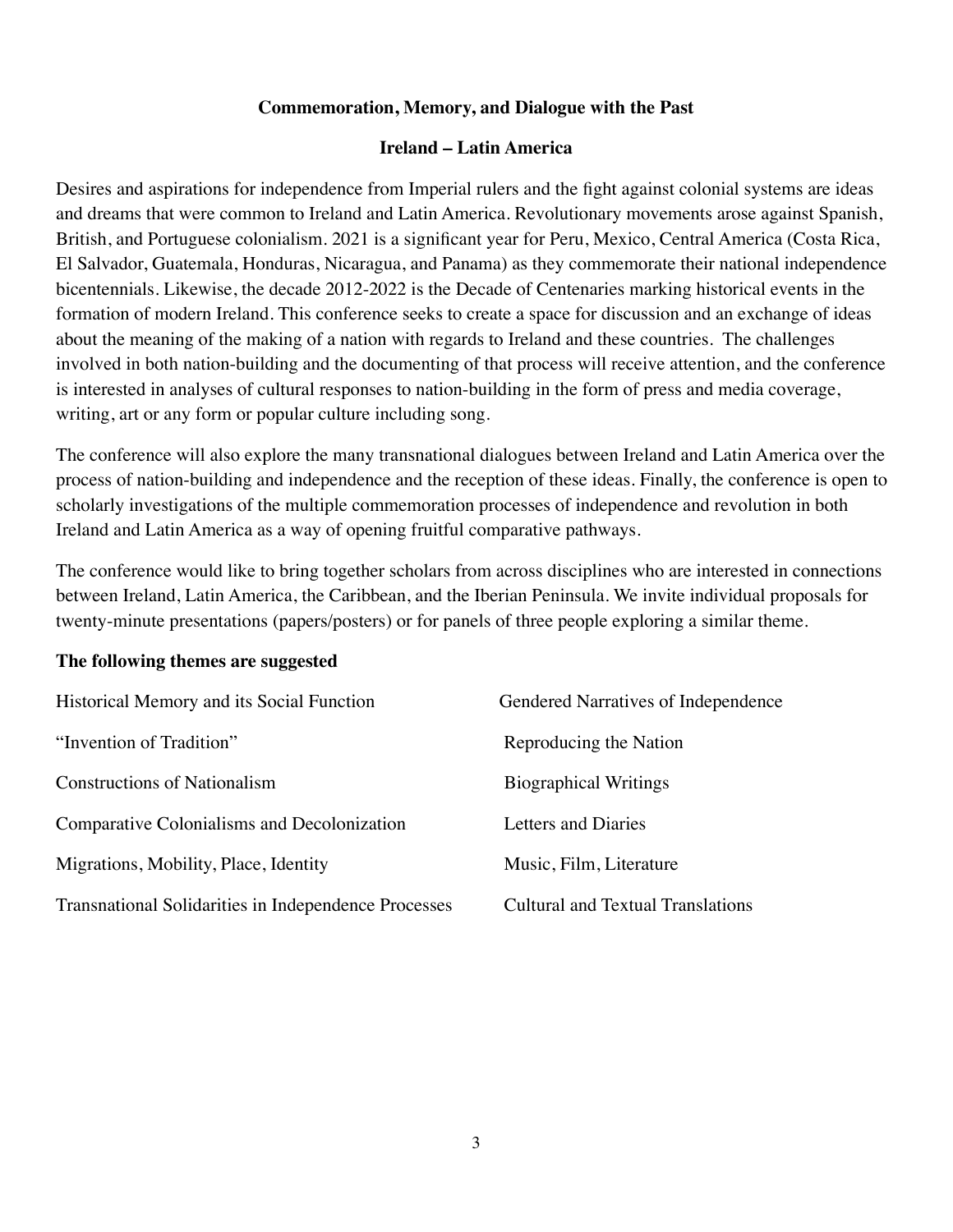#### **Conmemoración, memoria y diálogo con el pasado**

#### **Irlanda – Latinoamérica**

Deseos y aspiraciones de independencia de las autoridades imperiales y la lucha contra los sistemas coloniales son ideas y sueños que tuvieron en común Irlanda y Latinoamérica. Los movimientos revolucionarios surgieron contra el colonialismo de España, Gran Bretaña y Portugal. El 2021 es un año significativo para el Perú y Centroamérica (Costa Rica, El Salvador, Guatemala, Honduras, Nicaragua y Panamá) ya que conmemoran el bicentenario de su independencia nacional. Asimismo, la década del 2012-2022 es la Década de Centenarios que marca los sucesos históricos en la formación de la Irlanda moderna. Esta conferencia busca crear un espacio de discusión y de intercambio de ideas acerca del significado de la construcción de la nación con relación a Irlanda y estos países. Se prestará atención a los desafíos involucrados en la construcción de la nación y en la documentación del proceso. La conferencia está interesada en el análisis de las respuestas culturales ya sea de la prensa y de los medios de cobertura, la escritura, el arte o cualquier otra forma de cultura popular incluyendo canciones.

La conferencia también explorará los distintos diálogos transnacionales entre Irlanda y Latinoamérica sobre el proceso de construcción de la nación e independencia y la recepción de estas ideas. Finalmente, la conferencia está abierta para investigadores académicos de los múltiples procesos conmemorativos de independencia y revolución tanto en Irlanda como en Latinoamérica como una forma de abrir productivos estudios (caminos) comparativos.

Se sugieren los siguientes temas:

Memoria histórica y su función social Narrativas de género de independencia "La invención de la tradición" Reproduciendo la nación La construcción del nacionalismo<br>
Escrituras biográficas Colonialismo y descolonización comparativo Cartas y diarios Migraciones, movilidad, espacio, identidad Música, cine, literatura Solidaridades transnacionales en los procesos Traducciones culturales y textuales de independencia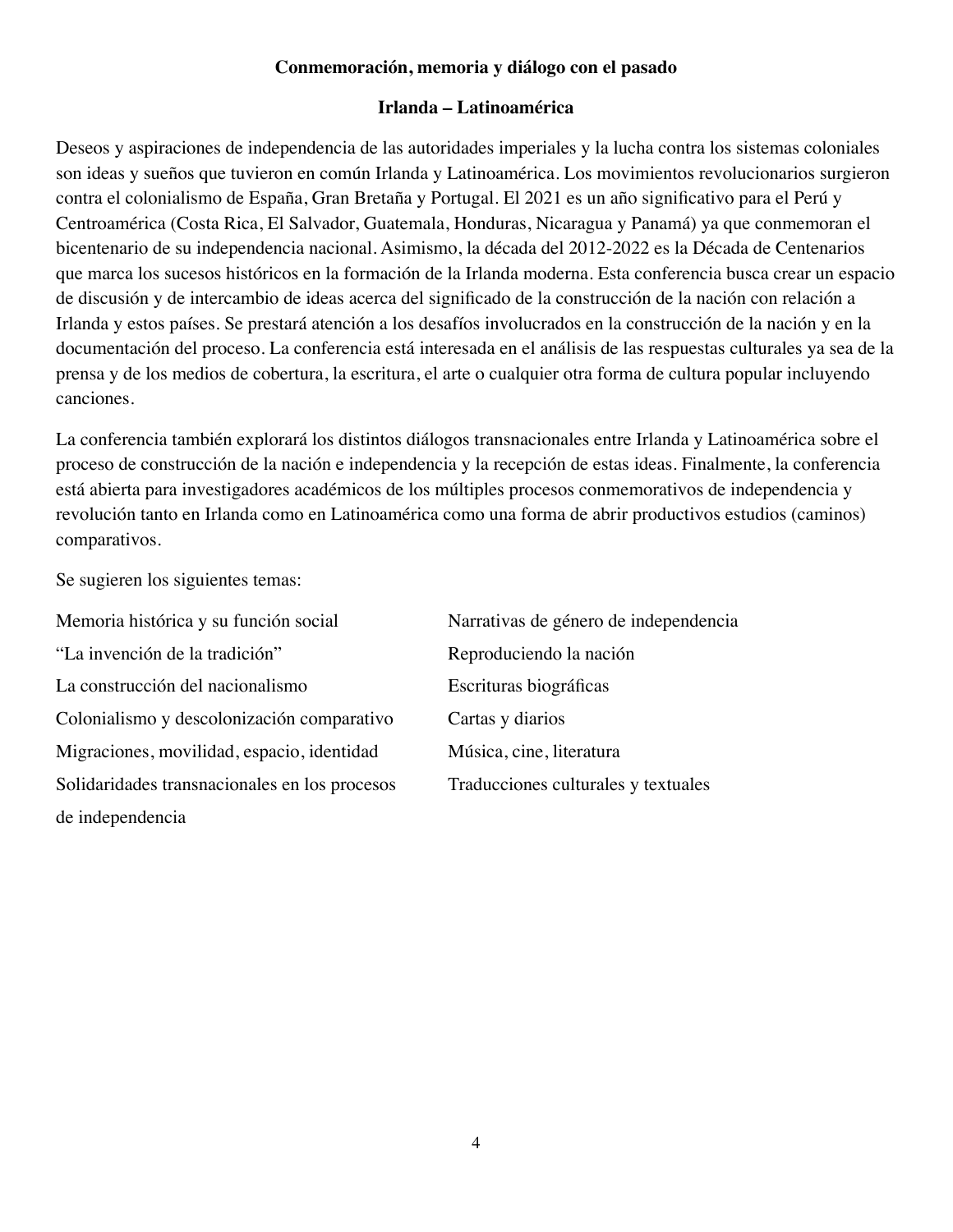## **Commemoration, Memory, and Dialogue with the Past:**

## **Ireland – Latin America**

 *Universidad del Pacífico, Lima, Perú (Virtual)* | *November, 23-26, 2021*

#### **Conference Schedule**

#### **The sessions are scheduled according to Peruvian Standard Time.**

#### **DAY/DÍA 1 – TUESDAY/MARTES NOVEMBER 23, 2021**

8:30-9:00am [Conference Opening/ Ceremonia de Apertura](https://mega.nz/file/J5tkyALY#lcsUXkfX36hwiTpT-esTncc6wV486w2QyAe3-Wv1amg)

**Dr. Arlette Beltrán** Universidad del Pacífico, Lima, Perú

**H.E. Mr. Paul Gleeson**

Ambassador of Ireland in Chile, Perú, and Ecuador

**Dr. Margaret Brehony** 

Society for Irish Latin American Studies (SILAS)

#### **Dr. Martín Monsalve**

Universidad del Pacífico, Lima, Perú

#### 9:00-10:30am [Keynote Roundtable](https://youtu.be/-PJx_v4QVvw)

#### **Historical Perspectives of Peruvian Independence and its Implications**

**Chair/Moderator: Martín Monsalve,** Universidad del Pacífico, Lima, Perú

**Carmen McEvoy**, University of the South (United States), Proyecto Especial Bicentenario (Perú) "Empezar el mundo de nuevo": Teoría y praxis revolucionaria durante el proceso independentista (20 minutes)

**Chuck Walker,** University of California, Davis (United States)

"Southern Exceptionalism: Cusco and the Peru's War of Independence" (20 minutes)

**Miguel Ángel De Marco**, Presidente del Instituto Nacional Browniano de la República Argentina "Guillermo Brown, un irlandés en las costas del Pacífico antes de la independencia de Perú" (20 minutes)

**Roberto L. Elissalde**, Vicepresidente de la Academia Argentina de Artes y Ciencias de la Comunicación e Historiador Porteño 2021, Buenos Aires (Argentina)

"Los irlandeses con San Martín en la independencia del Perú" (20 minutes)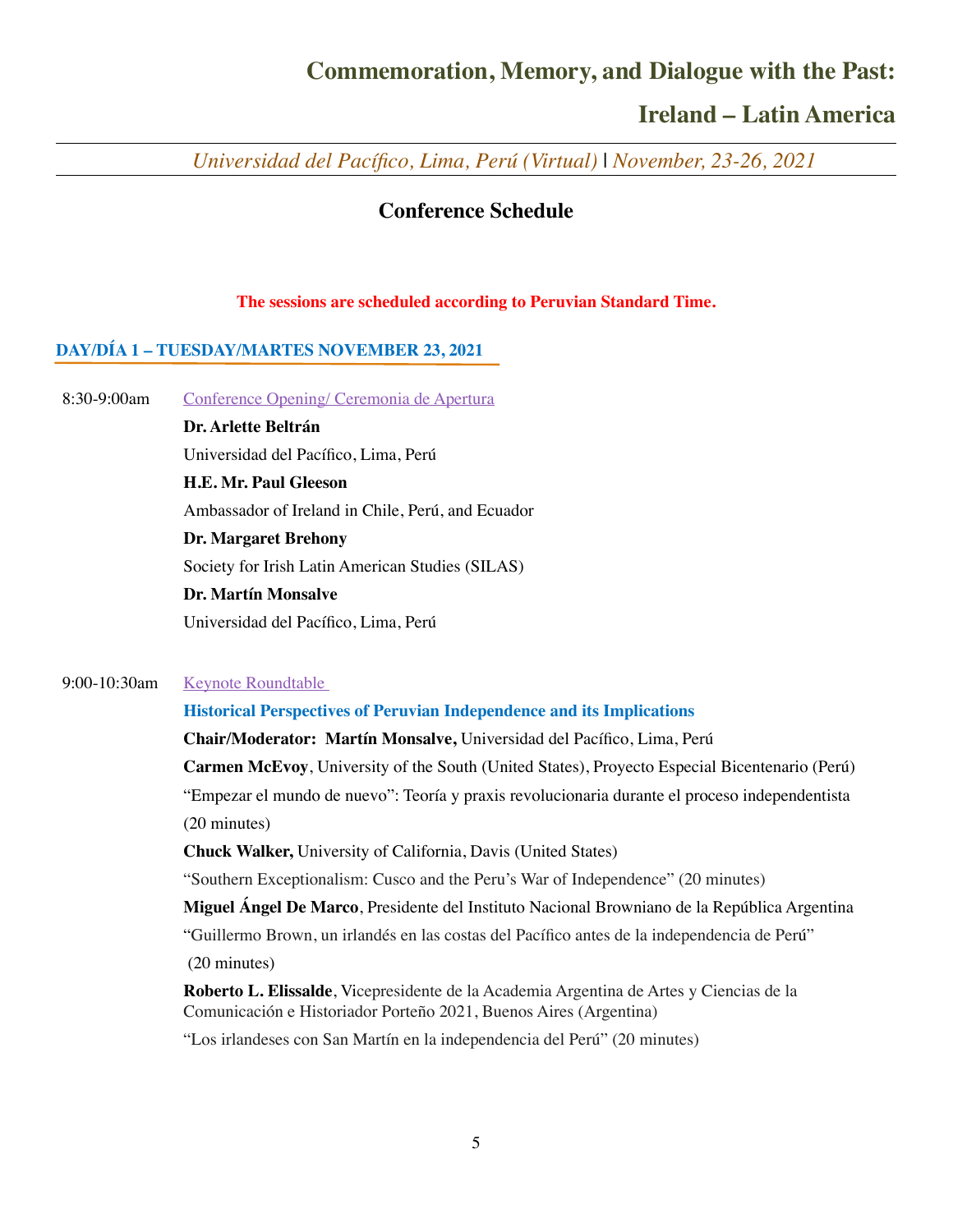#### 10:45-11:45am [Roundtable 1](https://youtu.be/Ccmdgb8VP3k)

#### **Roger Casement**

**Chair/Moderator: Mariana Bolfarine,** University of São Paulo, Brazil **Brendan Tobin, "**100 Years of Platitudes: Casement and Struggle for Intercultural Justice" (30 minutes) **Edward Walsh,** independent scholar "Casement Crotty Letters" (30 minutes)

- 11:45-12:00pm **Lunch and Cultural Activity**
- 12:00-1:25pm *Secrets from Putumayo* **(if you received the link, please watch the movie on your own at 12:00pm on Tuesday, November 23, 2021, before the movie discussion)**
- 1:30-2:30pm [Roundtable](https://youtu.be/eNc4rd1DPHI) [2](https://youtu.be/eNc4rd1DPHI)

**Chair: Mr. Paul Gleeson, Ambassador of Ireland in Chile, Perú, and Ecuador Aurélio Michiles in dialogue with Esther Hamburger** (University of São Paulo, Brazil)**, Mariana Bolfarine** (University of São Paulo, Brazil), **and Laura Izarra** (University of São Paulo, Brazil)

2:30-3:00pm [Cultural Activity](https://youtu.be/GJQSoWcP7WI)

**Casement Photography Exhibition Angus Mitchel,** University of Limerick (Ireland)

### **DAY/DÍA 2 – WEDNESDAY/MIÉRCOLES NOVEMBER 24, 2021**

8:30-9:15am [Keynote Speaker](https://youtu.be/40lHkaGsjWQ)

**Irish Revolution and the Peruvian Media**

**Chair/Moderator: Margaret Brehony,** Society for Irish Latin American Studies (SILAS) **Gabriela McEvoy,** Lebanon Valley College (United States) "Discourses in Conflict: The Irish Revolutionary Movements from the Peruvian Perspective"

(30 minutes)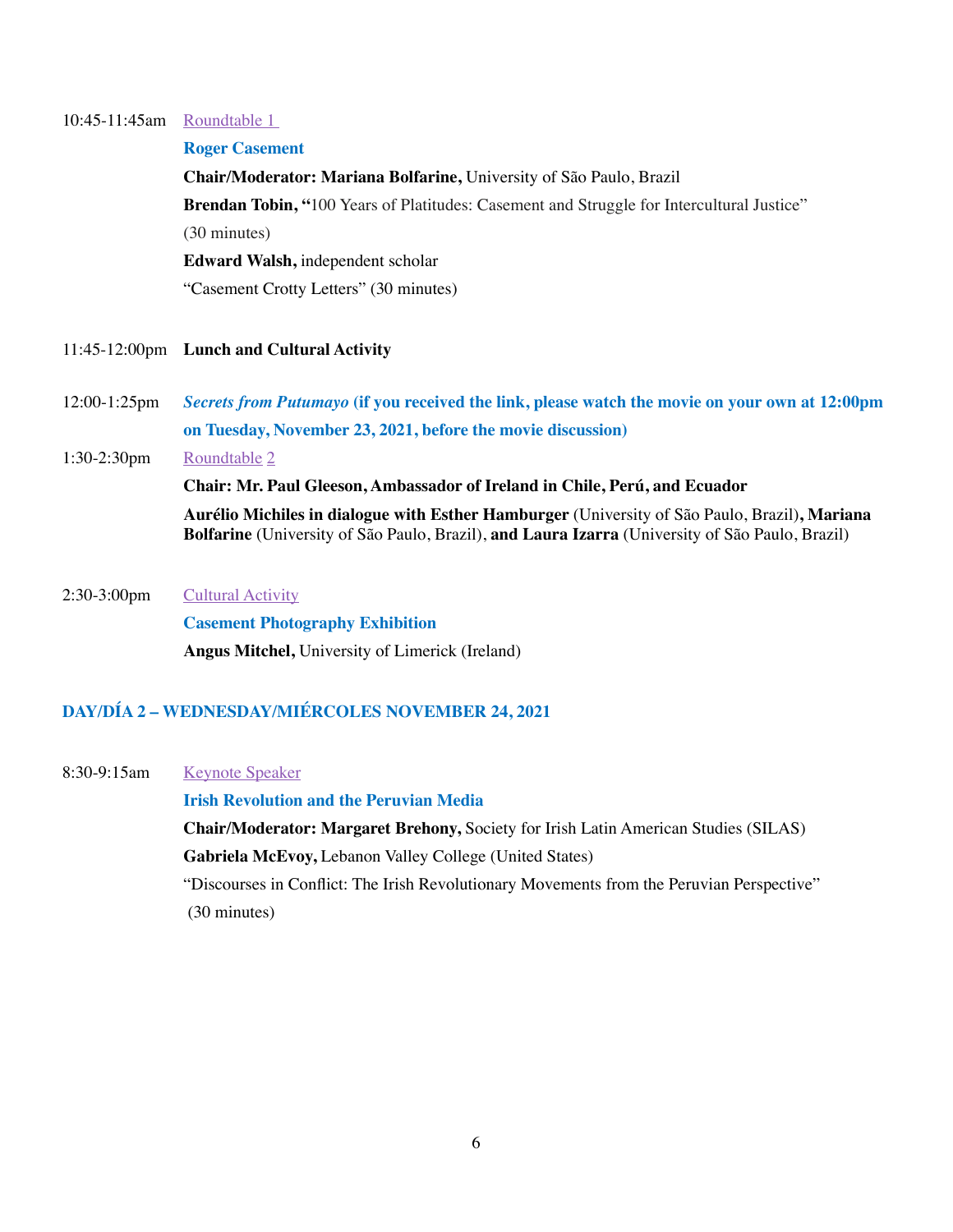9:30-10:45am [Panel 1 – Art and Poetry between Ireland and Latin America: A Conversation](https://youtu.be/WYi-Vta2AUI) 

**Chair/Moderator: Nuala Finnegan**, University College Cork (Ireland) Dylan Brennan, poet (Mexico City); Isabela Basombrío Hoban, visual artist (Castlebar), John Ennis poet (Waterford); Giovanni Mangiante, poet (Lima) (75 minutes)

#### 11:00-11:45am [Keynote Speaker](https://youtu.be/HO3G1gRLnKU)

**Chair/Moderator: Nuala Finnegan**, University College Cork (Ireland) **Gender, Punishment, and Violence in Ireland Linda Connolly,** Maynooth University (Ireland) (30 minutes)

11:45-12:30pm **Lunch and Cultural Activity** 

**Exhibition: "Las Primeras"**

**Karen Bernedo Morales** (curator), Universidad Científica del Sur (Perú)

#### $12:30-2:15$ pm Panel  $2$  – Independence

**Chair/Moderator: Justin Harman**, Asociación de Estudios Irlandeses del Sur (AEIS) **Roberto Arancibia,** Investigador Asociado del Centro de Estudios Históricos de la Universidad Bernardo O´Higgins, Santiago de Chile

"Bernardo Higgins Riquelme, un hijo de Irlanda y un gran amigo del Perú" (20 minutes)

**María Eugenia Cruset,** CONICET/Universidad Nacional de Quilmes, Argentina

"Los 'Libertadores': O'Connell, Bolívar, San Martín, y O'Higgins, una comunión de ideas" (20 minutes)

**Roberto L. Elissalde**, Vicepresidente de la Academia Argentina de Artes y Ciencias de la Comunicación

"Un porteño con ascendencia irlandesa en la independencia del Perú" (20 minutes)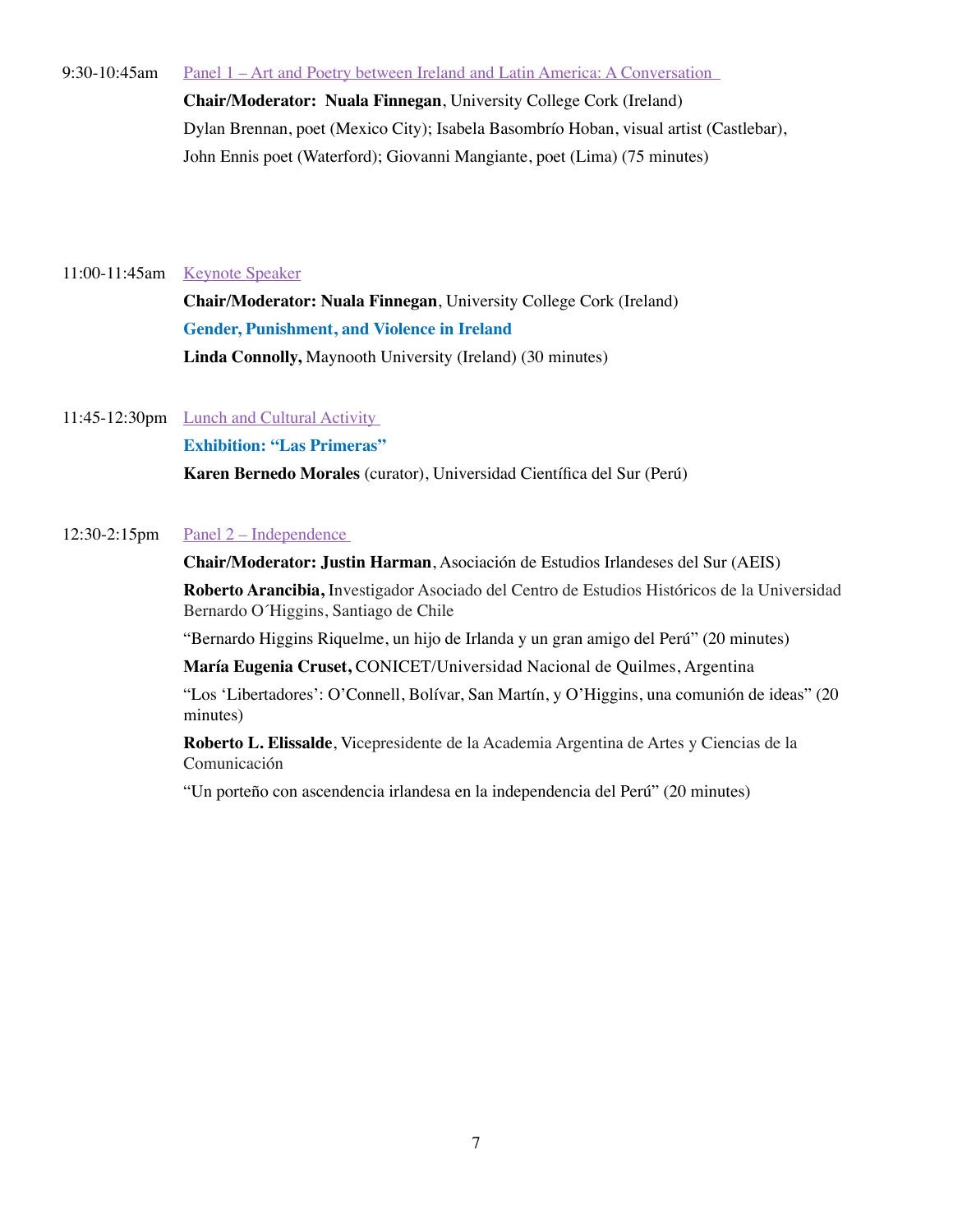#### 2:30-3:30pm [Panel 3 – The Media](https://youtu.be/i1Oxs4GypxU)

**Chair/Moderator: María Graciela Eliggi,** Universidad Nacional de La Pampa (Argentina) **Maria Verónica Repetti,** Universidad del Salvador (Argentina) (15 minutes) **Paula Ortiz,** Universidad del Salvador (Argentina) (15 minutes) **Leonel Kodnia,** Universidad del Salvador (Argentina) (15 minutes) "Critical History of *The Southern Cross*"

### **DAY/DÍA 3 – THURSDAY/JUEVES NOVEMBER 25, 2021**

| 8:30-9:30am                                                                                                                                    | Panel 4: Meanings and Traditions<br>Chair/Moderator: Paula Ortiz, Cátedra Extracurricular de Estudios Irlandeses USAL y miembro<br>de AEIS<br>Paula Brain, Universidad Nacional de la Patagonia San Juan Bosco (UNPSJB) (Argentina)<br>"Resignificación de la brujería irlandesa desde baja Edad Media hasta sus inicios de la vigésima<br>centuria" (15 minutes)<br><b>Andrew Sanders, Texas A&amp;M University San Antonio (United States)</b> |                                                                                                                                                       |                                                                                            |  |
|------------------------------------------------------------------------------------------------------------------------------------------------|--------------------------------------------------------------------------------------------------------------------------------------------------------------------------------------------------------------------------------------------------------------------------------------------------------------------------------------------------------------------------------------------------------------------------------------------------|-------------------------------------------------------------------------------------------------------------------------------------------------------|--------------------------------------------------------------------------------------------|--|
|                                                                                                                                                |                                                                                                                                                                                                                                                                                                                                                                                                                                                  |                                                                                                                                                       |                                                                                            |  |
|                                                                                                                                                |                                                                                                                                                                                                                                                                                                                                                                                                                                                  |                                                                                                                                                       | "Invention of the Tradition: The Gaelic Athletic Association of the Americas" (15 minutes) |  |
|                                                                                                                                                |                                                                                                                                                                                                                                                                                                                                                                                                                                                  |                                                                                                                                                       | <b>Cathal Billings, University College Dublin (Ireland)</b>                                |  |
|                                                                                                                                                |                                                                                                                                                                                                                                                                                                                                                                                                                                                  |                                                                                                                                                       | "The Invented Tradition of Gaelic Games and the GAA's ban on Foreign Sports"               |  |
|                                                                                                                                                | $(15 \text{ minutes})$                                                                                                                                                                                                                                                                                                                                                                                                                           |                                                                                                                                                       |                                                                                            |  |
|                                                                                                                                                |                                                                                                                                                                                                                                                                                                                                                                                                                                                  |                                                                                                                                                       |                                                                                            |  |
|                                                                                                                                                | 9:45-11:15am                                                                                                                                                                                                                                                                                                                                                                                                                                     | Panel 5 - Challenging the boundaries of entrepreneurship: the meanings of motherhood amongst<br>Latin American migrant women entrepreneurs in Ireland |                                                                                            |  |
|                                                                                                                                                |                                                                                                                                                                                                                                                                                                                                                                                                                                                  | <b>Chair/Moderator: Clíona Maher, University College Cork (Ireland)</b>                                                                               |                                                                                            |  |
| Ana Cruz García, Munster Technological University (Ireland), Paulina O'Leary, Viridiana<br>Kingston-Castro, and Carmen Fitzgerald (90 minutes) |                                                                                                                                                                                                                                                                                                                                                                                                                                                  |                                                                                                                                                       |                                                                                            |  |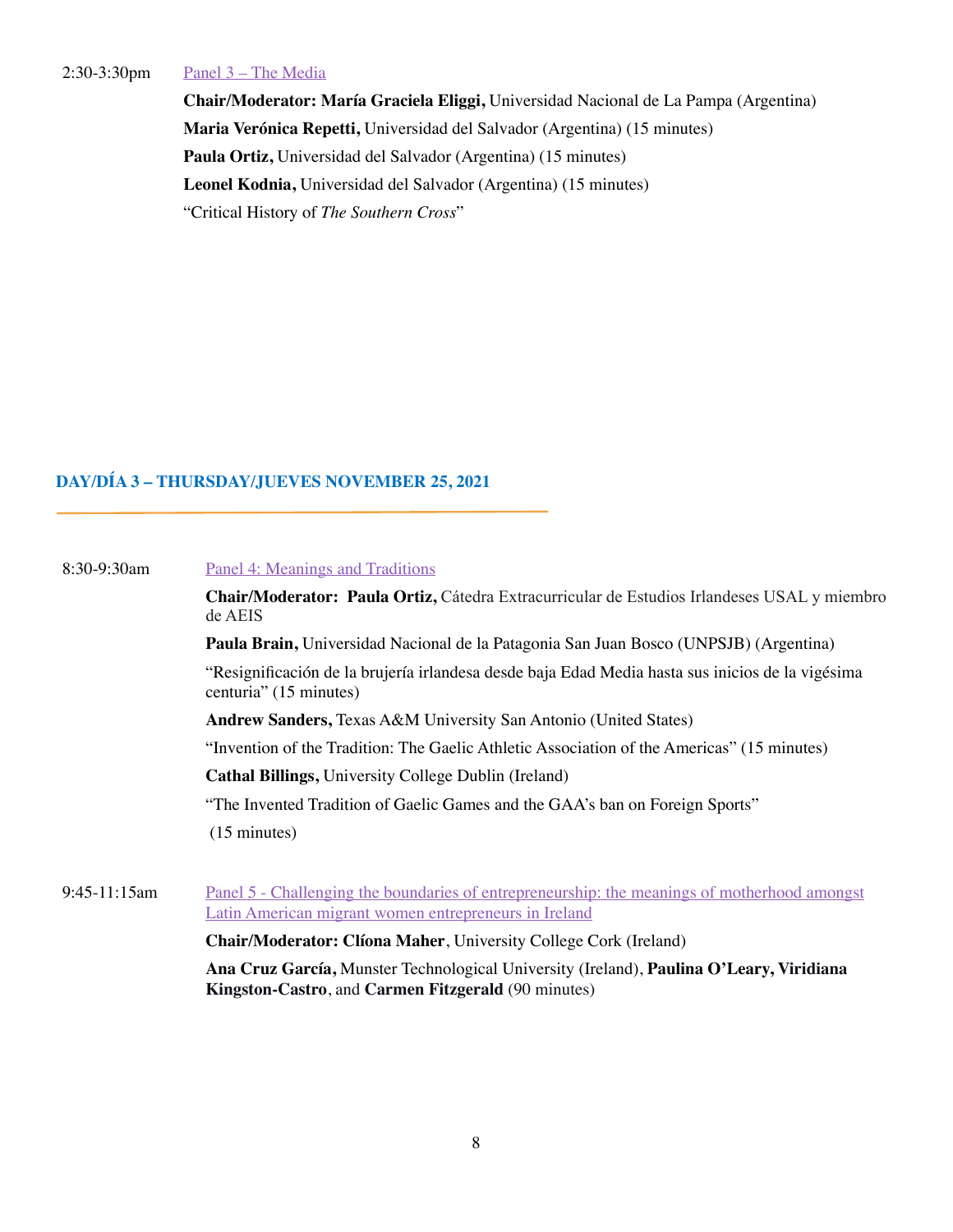| $11:30-12:30$ pm | Panel 6 - James Joyce                                                                                                                 |  |
|------------------|---------------------------------------------------------------------------------------------------------------------------------------|--|
|                  | <b>Chair/Moderator: Giselle Gonzalez</b>                                                                                              |  |
|                  | Camila Hespanhol Peruchi, State University of Campinas (Brazil)                                                                       |  |
|                  | "An Untold History: Translations of Ulysses's excerpts in Brazil" (20 minutes)                                                        |  |
|                  | Pedro Luís Sala Vieira, Fluminense Federal University (Brazil)                                                                        |  |
|                  | "The Shakespearean presence in the Brazilian translation of James Joyce's Ulysses: an analysis of<br>'Telemachus'" (20 minutes)       |  |
| 12:30-1:00pm     | <b>Lunch and Cultural Activity</b>                                                                                                    |  |
|                  |                                                                                                                                       |  |
| $1:00-2:00$ pm   | Panel 7 - Irish Literature                                                                                                            |  |
|                  | Chair/Moderator: Maria Graciela Eliggi (Universidad Nacional de La Pampa) (Argentina)                                                 |  |
|                  | Miriam Germani, Universidad Nacional de La Pampa (Argentina)                                                                          |  |
|                  | "The Incorrigible Irishman: A Linguistic Analysis of the Rep. of R.C. in The Dream of the Celt and<br>Valiant Gentlemen" (15 minutes) |  |
|                  | Magali Libardi, Universidad del Salvador (Argentina)                                                                                  |  |
|                  | "La traducción de literatura irlandesa en el contexto académico: el caso del taller de Voces<br>irlandesas" (15 minutes)              |  |
|                  | Alessandra C. Rigonato, Universidade Federal do Tocantins (UFT) (Brazil)                                                              |  |
|                  | "Of Ghost and Troubles: Resonances of the Northern Irish Political Conflict in the Play Sadie by<br>David Ireland" (15 minutes)       |  |
|                  | Panel 8 - Irish Literature                                                                                                            |  |
| $2:15-2:45$ pm   | Chair/Moderator: María Verónica Repetti, Cátedra Extracurricular de Estudios Irlandeses<br>USAL y miembro de AEIS                     |  |
|                  | Elaine Gaston, poet and independent scholar                                                                                           |  |
|                  | "Colonizing Language: Women's Poetry from the Northern Part of Ireland" (15 minutes)                                                  |  |
|                  |                                                                                                                                       |  |

**Griselda Gugliara,** Universidad Nacional de La Pampa (Argentina)

"The Pull of Stars: female voices claiming justice" (15 minutes)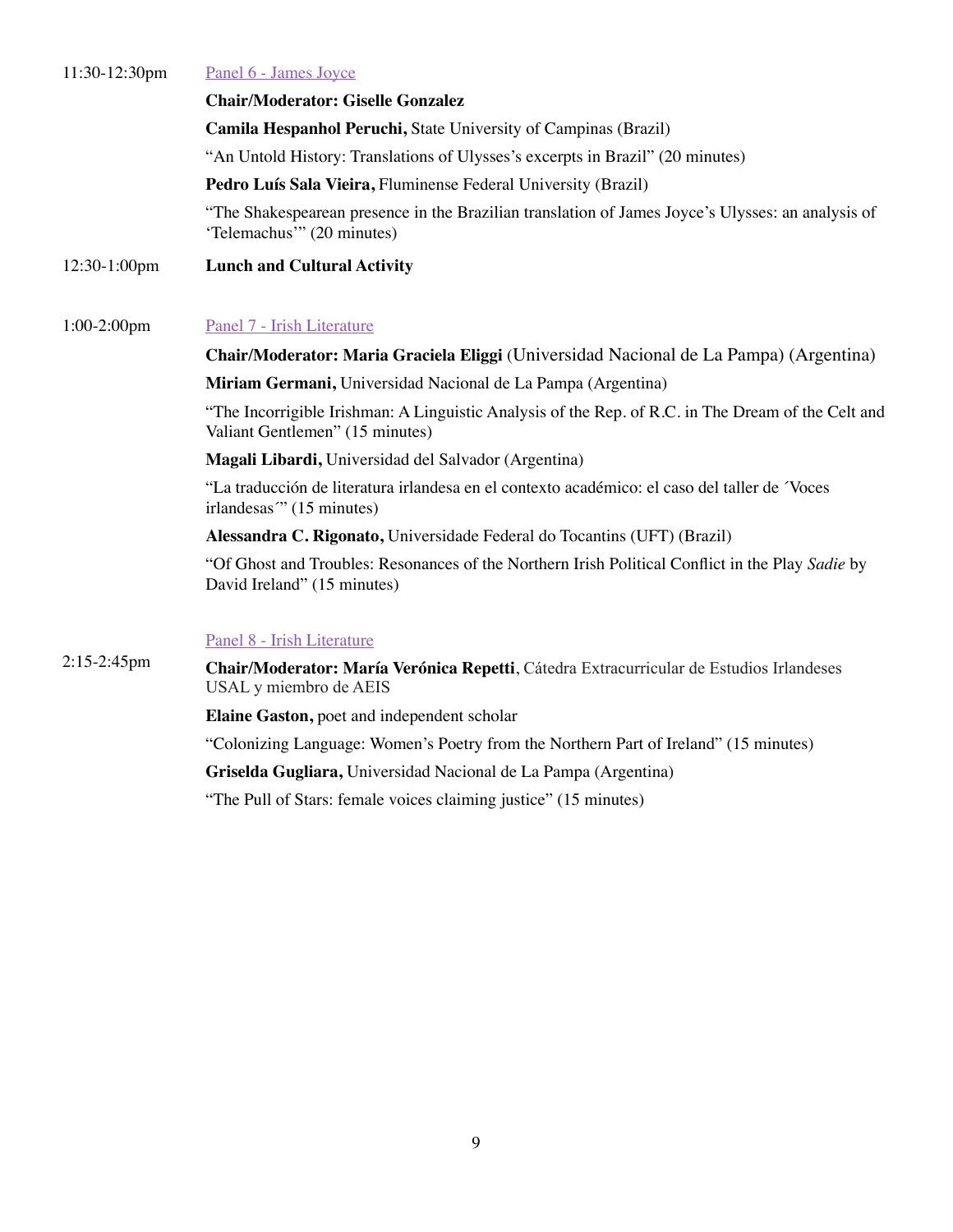3:00-4:00 pm [Book Presentations](https://youtu.be/RIS_ULd8PY0)

#### **Peter Pyne**

*The Irish and the Panama Railroad* (10 minutes)

**J.J. Delaney**, Universidad del Salvador (Argentina)

*Rodolfo Walsh. Cartas a Donald A. Yates (1954-1964)* (10 minutes)

**Paula Brain,** Universidad Nacional de la Patagonia San Juan Bosco (UNPSJP) (Argentina)

*Ni castillos, ni banquetes ni princesas. Miseria, evicción, genocidio, y resistencia en los cuentos populares irlandeses contemporáneos* (10 minutes)

**María Graciela Eliggi,** Universidad Nacional de La Pampa (Argentina)

*Translation of Lives: Roger Casement* by Angus Mitchell (10 minutes)

#### **DAY/DÍA 4 – FRIDAY/VIERNES NOVEMBER 26, 2021**

8:30-9:45am [Panel](https://youtu.be/IIt1lQvVUj8) 9 [- Politics and Memory](https://youtu.be/IIt1lQvVUj8)

**Chair/Moderator: Laura Izarra,** University of São Paulo, Brazil **Justin Harman,** Asociación de Estudios Irlandeses del Sur (Argentina) "1970's Argentina – 'The decade that keeps coming back': Reflections of an Irish diplomat in Buenos Aires" (15 minutes) **Cahal McLaughlin,** Queen's University Belfast (Northern Ireland) "The Prisons Memory Archive: A Conflicted Past in a Contested Present" (15 minutes)

**Vinicius García Valim,** Universidade Federal de Santa Catarina (Brazil)

"Nationalism as an issue in the reception to the *Field Day Anthology of Irish Writing*"

(15 minutes)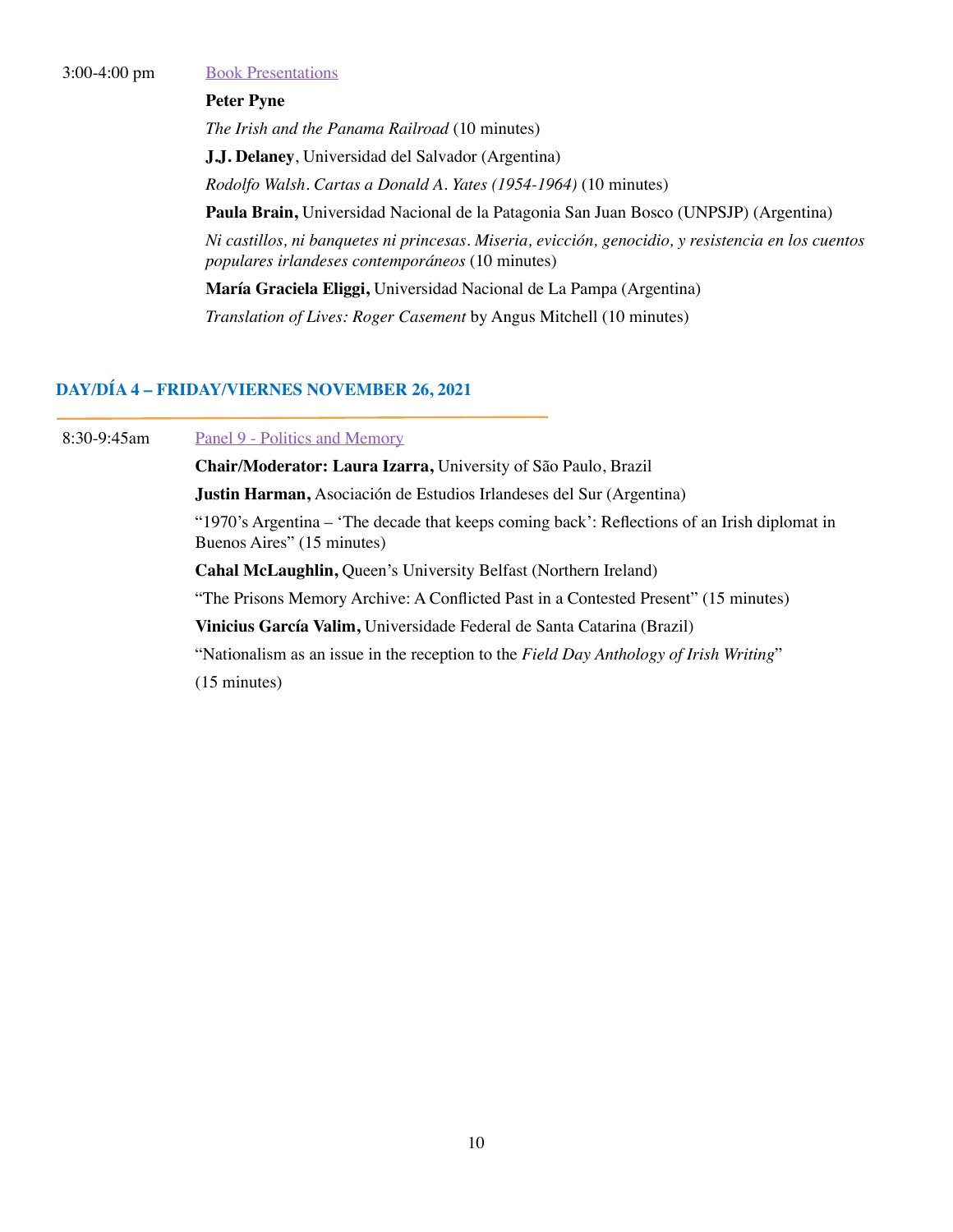| 10:00-10:45am | Panel 10 - Irish Diaspora in the Southern Cone                           |
|---------------|--------------------------------------------------------------------------|
|               | Chair/Moderator: Gabriela McEvoy, Lebanon Valley College (United States) |

**Viviana Keegan**, Universidad del Salvador (Argentina) "El primer asentamiento de las Sisters of Mercy en Argentina (1856-1880): nueva mirada" (15 minutes) **Nell Buckley,** Utrecht University (The Netherlands) "The Cork and Ross mission to Peru and the fall of Catholicism from Irish Public Memory and Identity" (15 minutes) **María Medina,** Maynooth University (Ireland) "La escritura de Juan José Delaney hacia fines del siglo XX: la historia argentino- Irlandesa en *Tréboles del sur*" (15 minutes)

11:00-12:30pm [Panel 11 - Interculturality](https://youtu.be/Y98jtRddMb4)

**Chair/Moderator: Clíona Maher,** University College Cork (Ireland) **Fernando Pinzas**, Universidad de Lima (Perú) "La construcción de una identidad en el rock peruano" (15 minutes) **María Torres,** University College Cork, Pontificia Universidad Pontificia Católica del Perú "Reivindicación de la identidad indígena y libre determinación de los pueblos/Bicentenario" (15 minutes) **María del Carmen Arencibia O'Reilly,** Biblioteca Pública Provincial "Rubén Martínez Villena", La Habana (Cuba) "Experiencias de interculturalidad desde la lectura en la Biblioteca Pública Rubén Martínez Villena" (15 minutes) 12:30-1:00pm **Lunch and Cultural Activity** [La](https://youtu.be/BQZ0B7fKq8o) [Virgen](https://youtu.be/BQZ0B7fKq8o) [de](https://youtu.be/BQZ0B7fKq8o) [Paucartambo](https://youtu.be/BQZ0B7fKq8o) **Pilar Pedraza and Miguel Rubio**, Yuyachkani (Perú)

1:00-1:45pm **Keynote Speaker**

**Chair/Moderator: Margaret Brehony,** Society for Irish Latin American Studies [Internationalisation](https://youtu.be/YWFUyBEAOSU) [of](https://youtu.be/YWFUyBEAOSU) [the](https://youtu.be/YWFUyBEAOSU) [Irish](https://youtu.be/YWFUyBEAOSU) [revolution](https://youtu.be/YWFUyBEAOSU) Dermot Keogh, University College Cork (Ireland) (30 minutes)